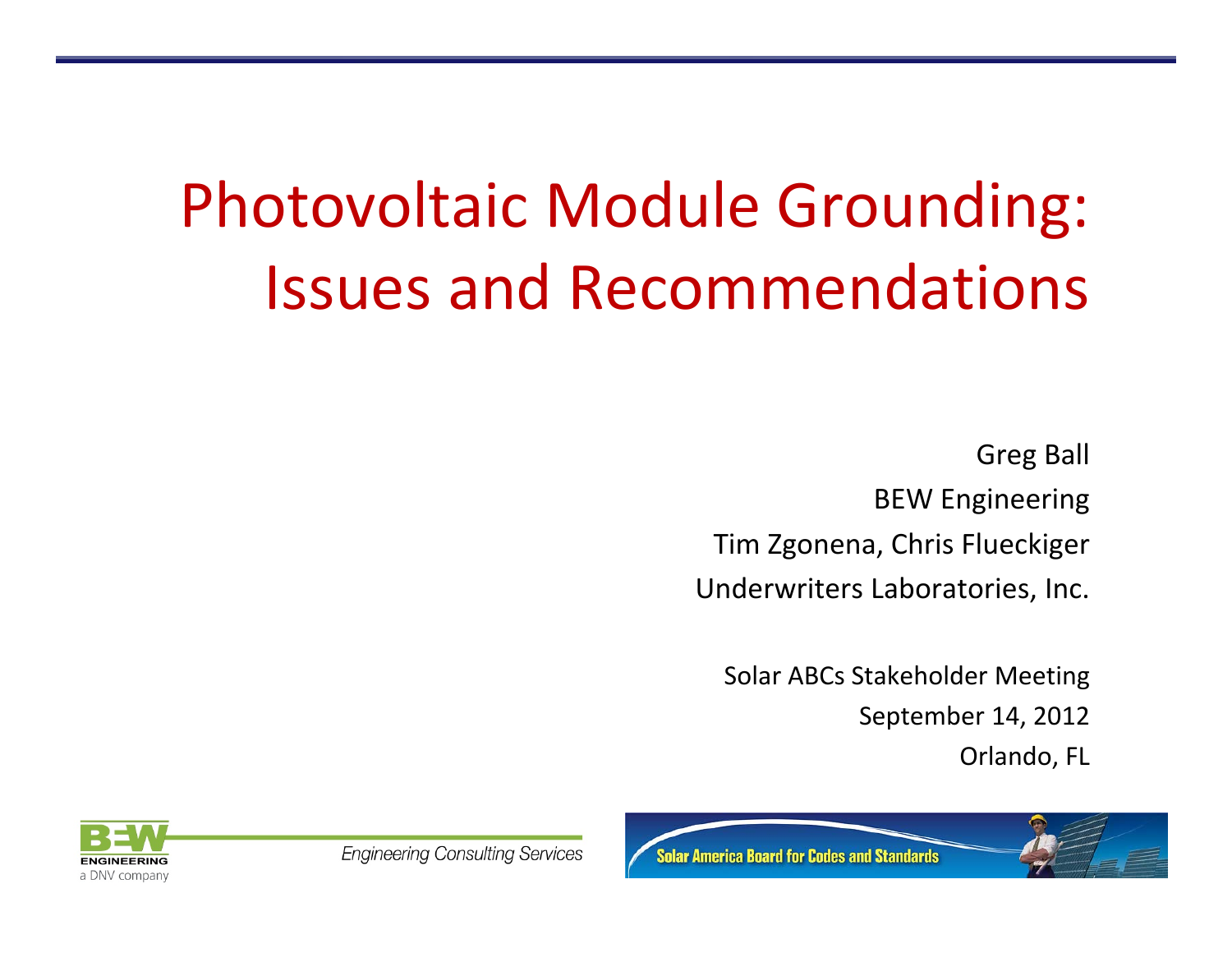# Study Overview

- •Address issues leading to field failures in module grounding
- • Make recommendations to improve standards
	- Achieve better grounding means
	- Improve certification process for manufacturers
- • Preliminary "lay‐of‐the‐land" Report (BEW) ‐ PUBLISHED 3/2011
	- Survey of existing issues and experiences from stakeholders
- • Accelerated Aging Study (UL) – Presented 6/2011
	- –Corrosion/aging evaluation using accelerated salt‐spray tests
- • Final report (BEW/UL) ‐ PUBLISHED Q1/2012
	- Recommended tests/methods to incorporate into standards
- •Solar ABCs Webinar (BEW/UL) – Presented 7/2012

### *Reports and webinar presentation available on Solar ABCs website*



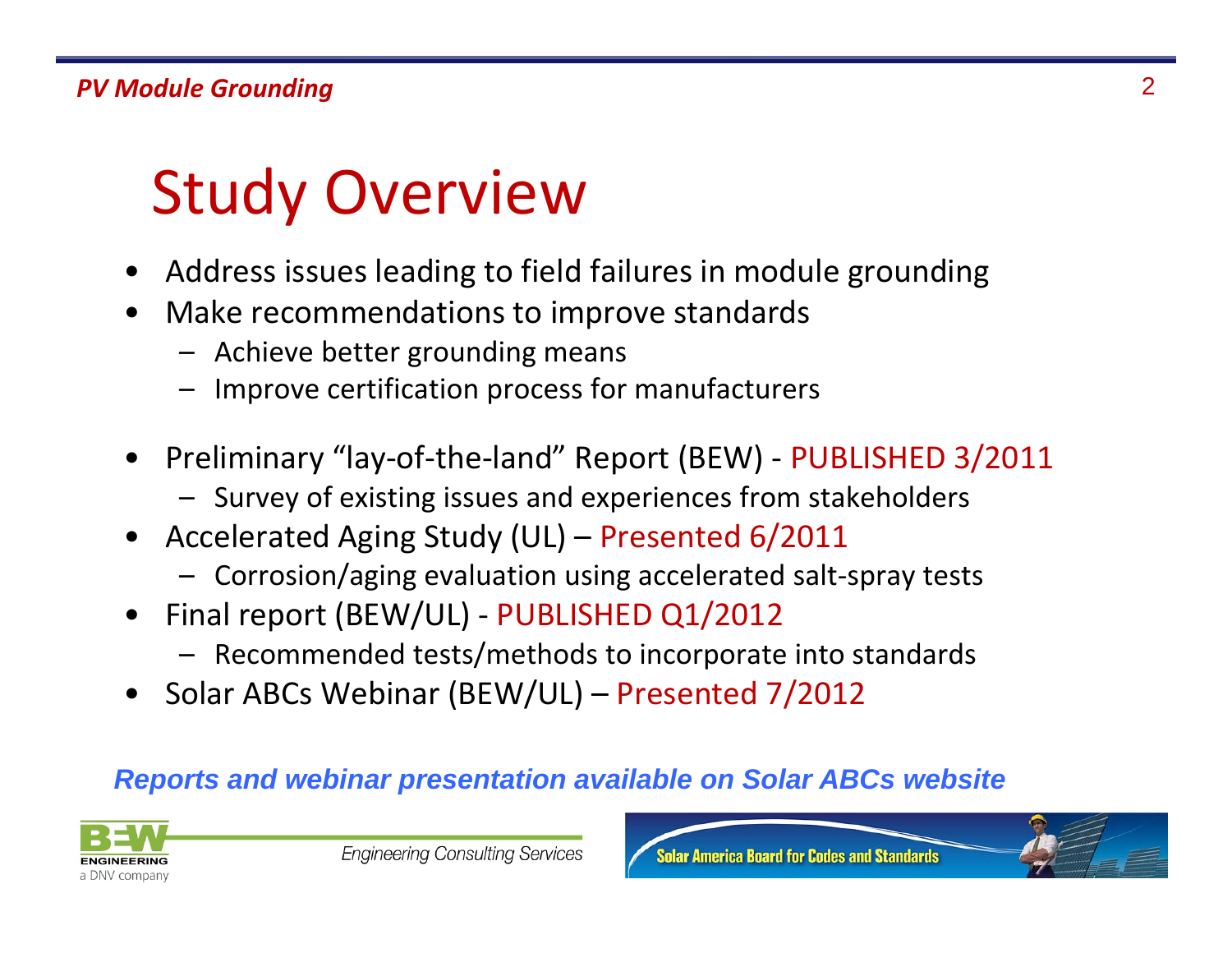## Applicable Standards

- UL 2703: *Rack Mounting Systems and Clamping Devices for Flat‐Plate Photovoltaic Modules and Panels*
	- New standard created to address PV module mounting systems
	- Possible to certify individual components and panelized apparatus
	- Move towards more categorical evaluation of ground means
- UL 1703: *Flat‐Plate Photovoltaic Modules and Panels*
	- Still a primary standard affecting module grounding and devices.
	- Numerous changes made by Standards Technical Panel (STP)
- UL 467: *Grounding and Bonding Equipment*
	- General ground component testing.
	- Not applicable for PV components, but informative

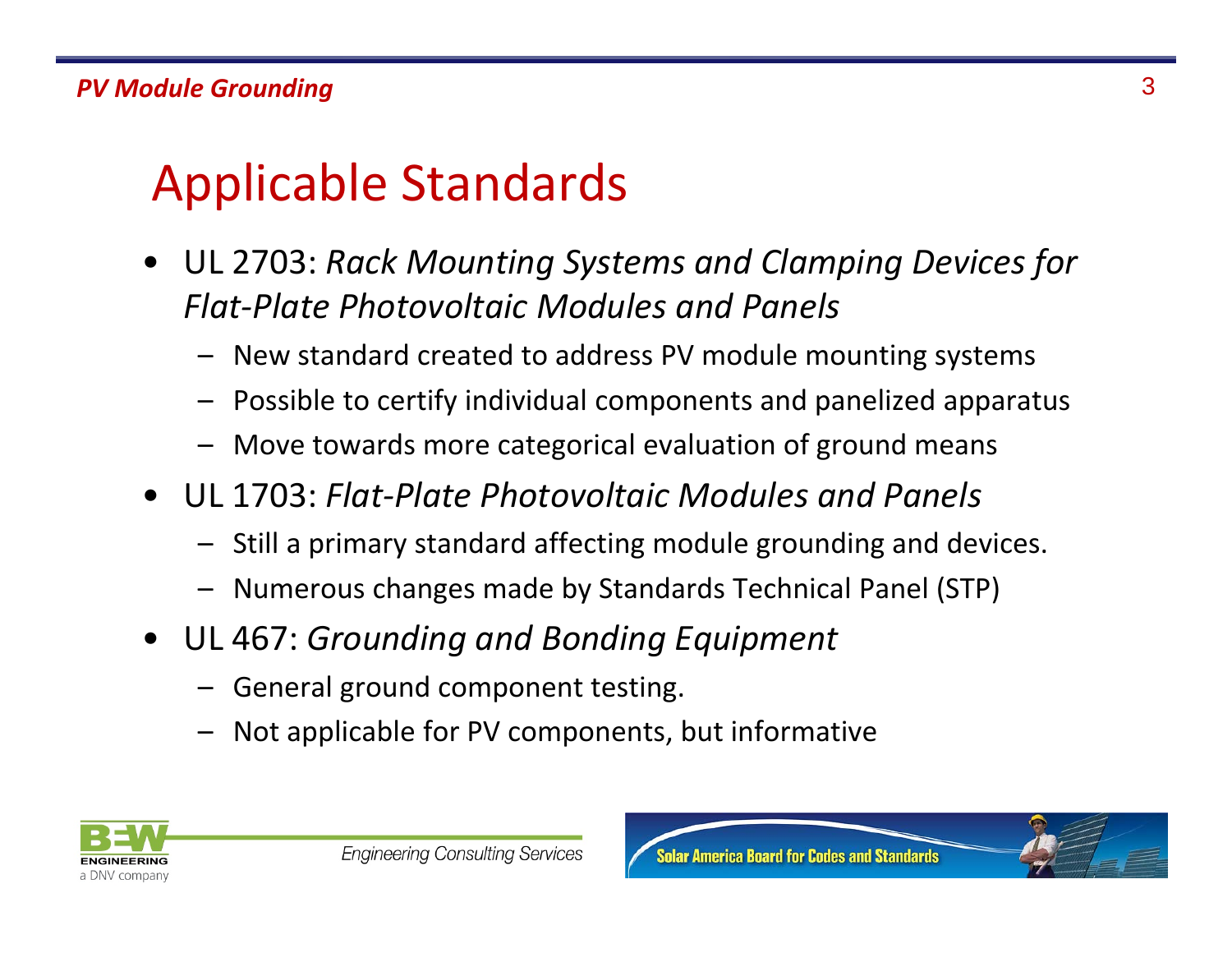## Study Findings / Outcomes

- • Survey revealed numerous causes of field failures
	- –Report includes recommendations for designers/installers
- $\bullet$  Recommendations for enhanced current testing
	- Verify integrity of components under field fault conditions
	- Mirrors aspects of UL 467
	- Largely added to UL 2703
- UL's accelerated aging and corrosion resistance testing
	- Dialog around implementation, interpretation of results
	- Topic left open for more industry involvement
- •Identified safety aspects under fault conditions, with examples
- $\bullet$  Addendum being drafted to address proposal for corrosion testing

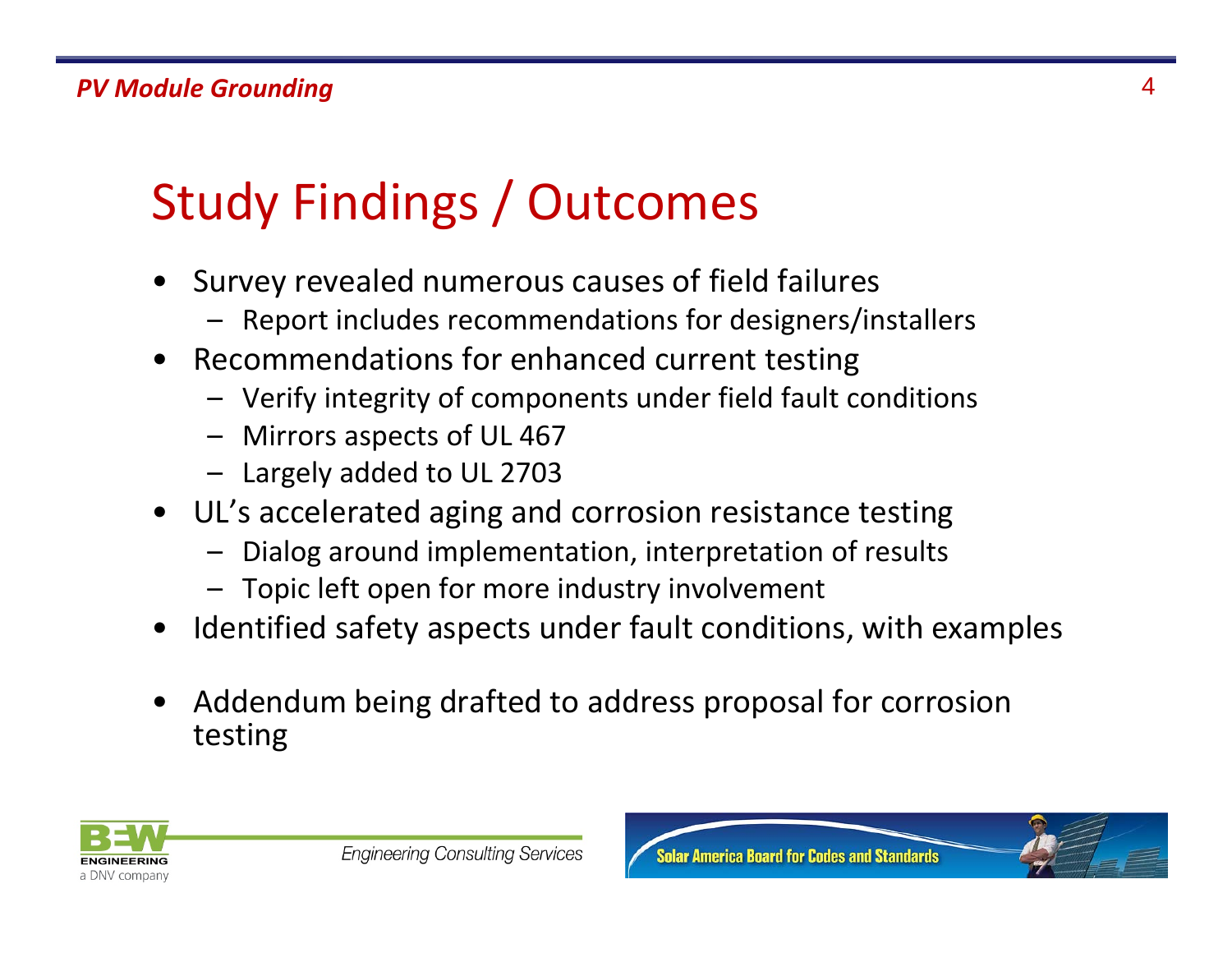## UL 1703 and 2703 Activities

- $\bullet$  UL 1703 Changes
	- Expanded definitions: factory bonding vs. field grounding
	- Explicit requirements for listed components, supplied with module(?!)
	- Instructions must be evaluated by NRTL and followed for listing to be valid
- UL 2703 Surge of applicants for grounding and bonding
	- 300 Series stainless steel passing well (16% Cr min), 400 series not
	- Connections applying torque force faring better than direct force
	- Varying thickness of module frame anodization catching applicants off‐guard (device not penetrating successfully).
	- – Device failures generally occur in bonding resistance or short‐ circuit tests after environmental conditioning tests
	- Several proposed solutions have conflict with NEC 250.8

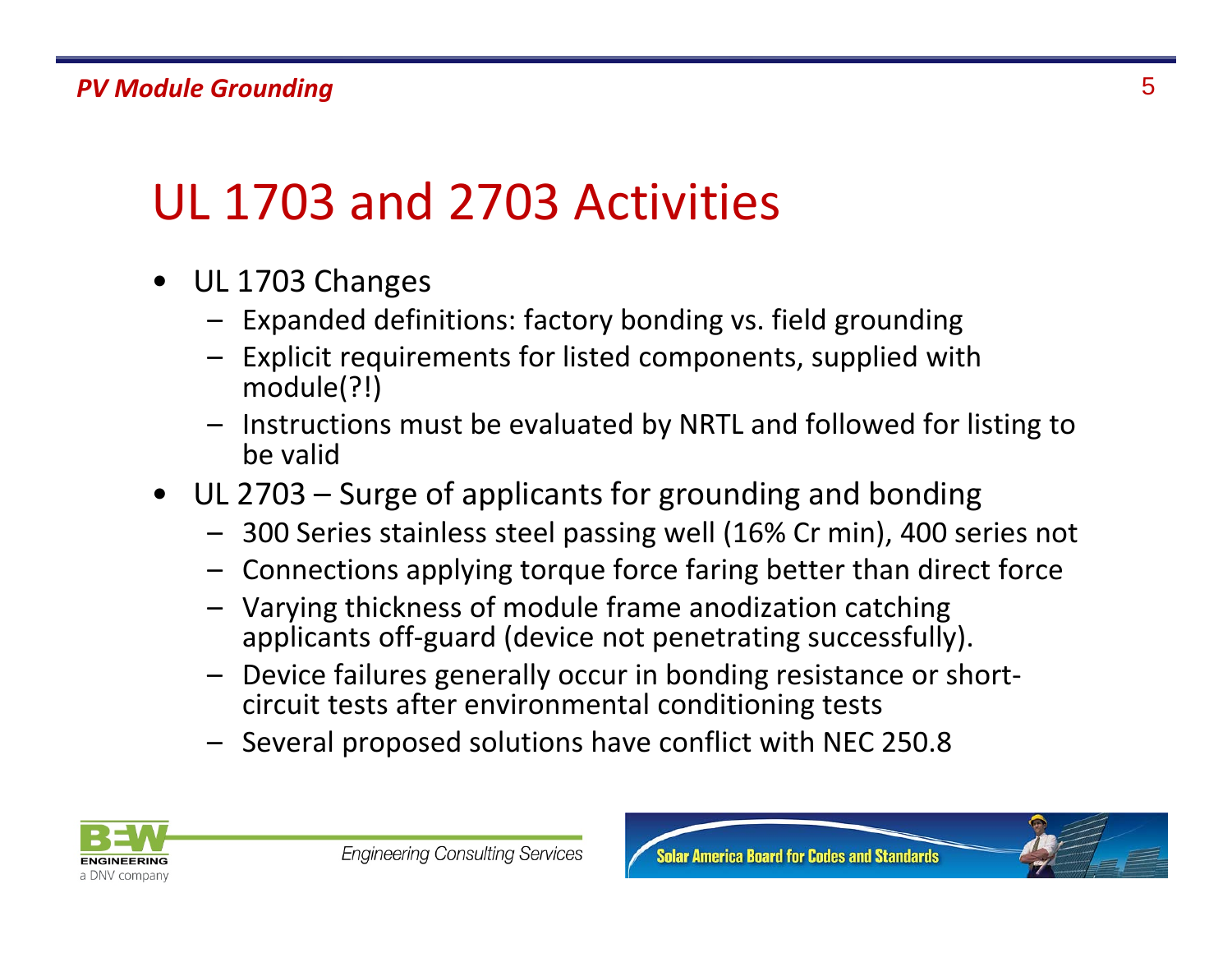## UL 1703 and 2703 Proposed Changes

- •Eliminate requirement that all methods be included in module install instructions
	- Another step towards more generalized, categorical certifications
- $\bullet$  2703: Proposed statement for installation manuals:
	- – "This racking system may be used to ground and/or mount <sup>a</sup> PV module compying with UL 1703 only when the specific module has been evaluated for grounding and/or mounting in compliance with the included instructions."
- $\bullet$  1703: Proposed statement installation manuals:
	- "In addition to the grounding and/or mounting methods included in these instructions, this module may be grounded and/or mounted using the instructions provided with <sup>a</sup> racking system in compliance with UL Outline (Standard) 2703 where this module has been evaluated with that racking system."



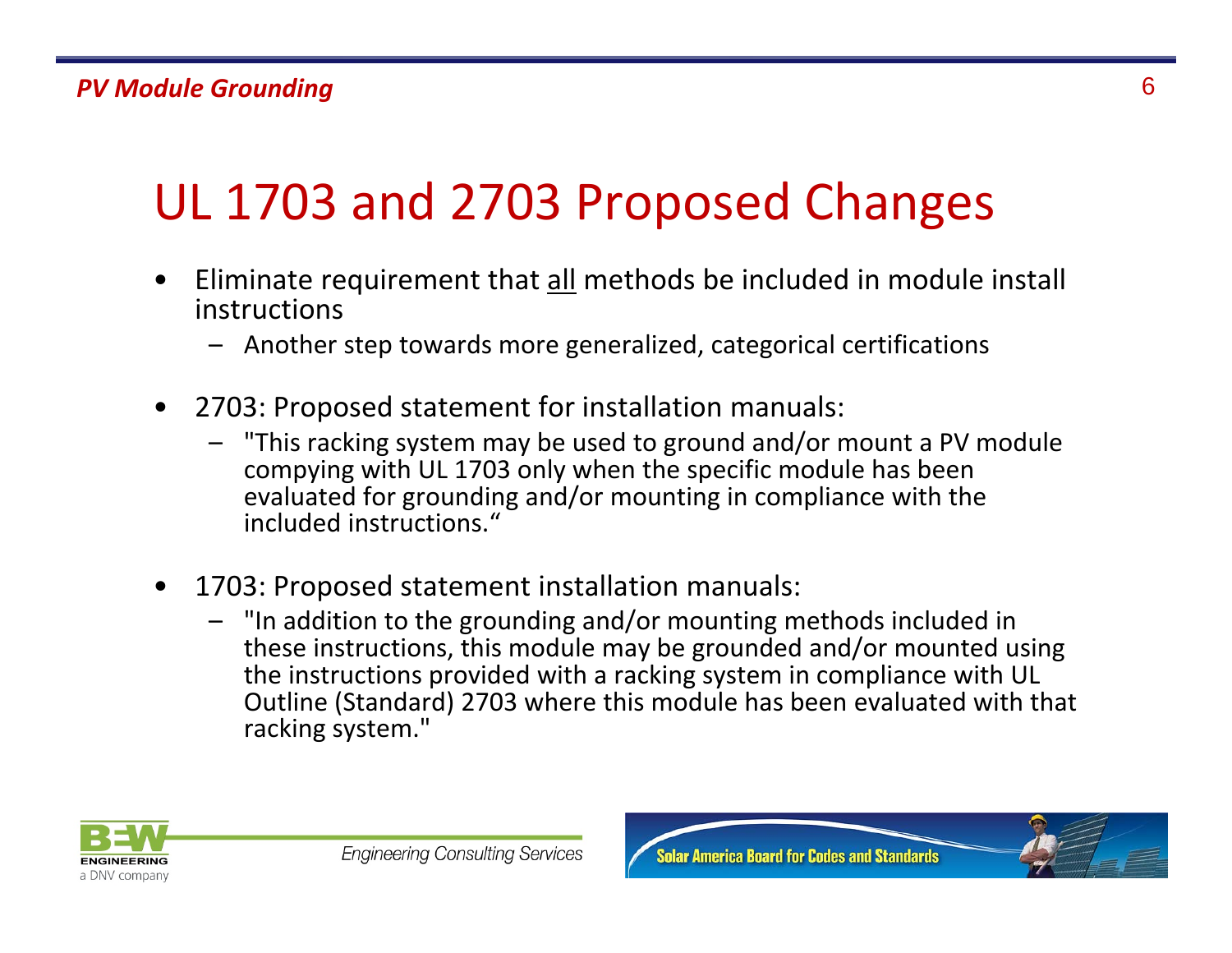### Accelerated Aging Tests

Evaluate long‐term effectiveness of different module grounding methods:

- 1. screw/washer/nut assemblies
- 2. lay‐in lug assemblies
- 3. grounding clips

### Install and age separately using: IEC damp heat and salt mist tests (similar to ASTM B117)

#### **Under salt mist conditionmost samples corroded severely failed (> 10Ω) in weeks**

#### ACCELERATED AGING TESTS ON PV GROUNDING CONNECTIONS

Ethan Wang<sup>1</sup>, Kai-Hsiang Yen<sup>1</sup>, Carl Wang<sup>1</sup>, Liang Ji<sup>2</sup>, Timothy Zgonena<sup>2</sup> Underwriters Laboratories Taiwan Co., Taipei, Taiwan <sup>2</sup>Underwriters Laboratories Inc., Northbrook, IL, USA

#### **ABSTRACT**

As many contemporary Photovoltaic (PV) Power systems being installed are designed to produce significant amount of electricity and claimed to operate for 25 years or more, appropriate grounding on PV modules to reduce or eliminate shock and fire hazards becomes a critical issue under high electricity output and long-term use. Although some PV manufacturers have provided technical bulletins to suggest grounding products and methods, not all of them have been carefully evaluated and reviewed by the certification/listing laboratories. In this paper, different types of PV grounding connectors were collected, installed and put into accelerated environmental test chambers. The effects of current cycling, assembly force, antioxidation coating application on grounding reliability were evaluated. The grounding failure modes and mechanisms are also discussed in this paper.

#### **INTRODUCTION**

Photovoltaic (PV) power systems being installed today are normally designed to produce significant amounts of electricity over an expected operating life of more than 25 years. The high electrical output and long-term reliable performance necessitate robust grounding systems for PV systems to minimize accidental electric shock and fire hazards

In late 2007, UL issued an Interpretation of UL 1703 on the topic of module field grounding. The Interpretation clarified that the module instruction manual must specify the grounding methods and materials to be used for external field-made grounding connections. These methods and materials are evaluated as part of the module Listing process and will apply to all existing Listed modules and their instructions as they come up for review [1].

A good connection between the grounding hardware and the module frame is essential for a grounding system to function properly. Typically PV manufacturers use copperalloy for electrical connections and aluminum-alloy for the module frames. The anodization on the aluminum-alloy surfaces is able to provide an oxidized layer to minimize further corrosion of the frames. However, while the anodization of the aluminum-alloy surfaces creates an oxidized layer that minimizes frame corrosion, it also generates a high electrical resistance reducing grounding effectiveness. To overcome this design issue, the grounding hardware must penetrate through the

anodization layer to create a direct electric connection. This is normally achieved by one of the following approaches: (1) Installing a self-tapping or self-drilling fastener through the frame, (2) using a stainless steel star (toothed) washer held against the frame by a bolt or nut. or (3) attaching a Listed lug (see Fig. 1) to the marked grounding points after appropriate surface preparation has been accomplished [2] [3].

The differences in these grounding approaches may result in significant performance differences over the course of the product service life. Therefore further study is needed to address the long-term effect and reliability of these different grounding installations.



Figure 1 Lay-in lug Listed for direct burial (DB) and outdoor use.

#### **OBJECTIVE**

The objective of this study is to investigate the long-term effectiveness of different PV grounding devices under simulated harsh environmental conditions. By measuring the contact resistance at the junction between connectors and aluminum frames, this scope of this study includes examining the following grounding techniques:

- Attaching lay-in lug to aluminum frame with a lock-nut penetrating the aluminum surface.
- Removing anodization on the aluminum frame and then attaching lay-in lug directly to it. An antioxidant compound was applied between the lug and aluminum surface.
- Grounding copper wire to aluminum frame using thread-cutting screw and cup washer.
- Attaching lay-in lug to aluminum frame with a teeth washer laid between the lug and aluminum surface
- Using grounding clips assembly consists of a slider, base, and thread-cutting screw.

### **ENGINEERING** a DNV company

**Engineering Consulting Services** 

**Solar America Board for Codes and Standards** 

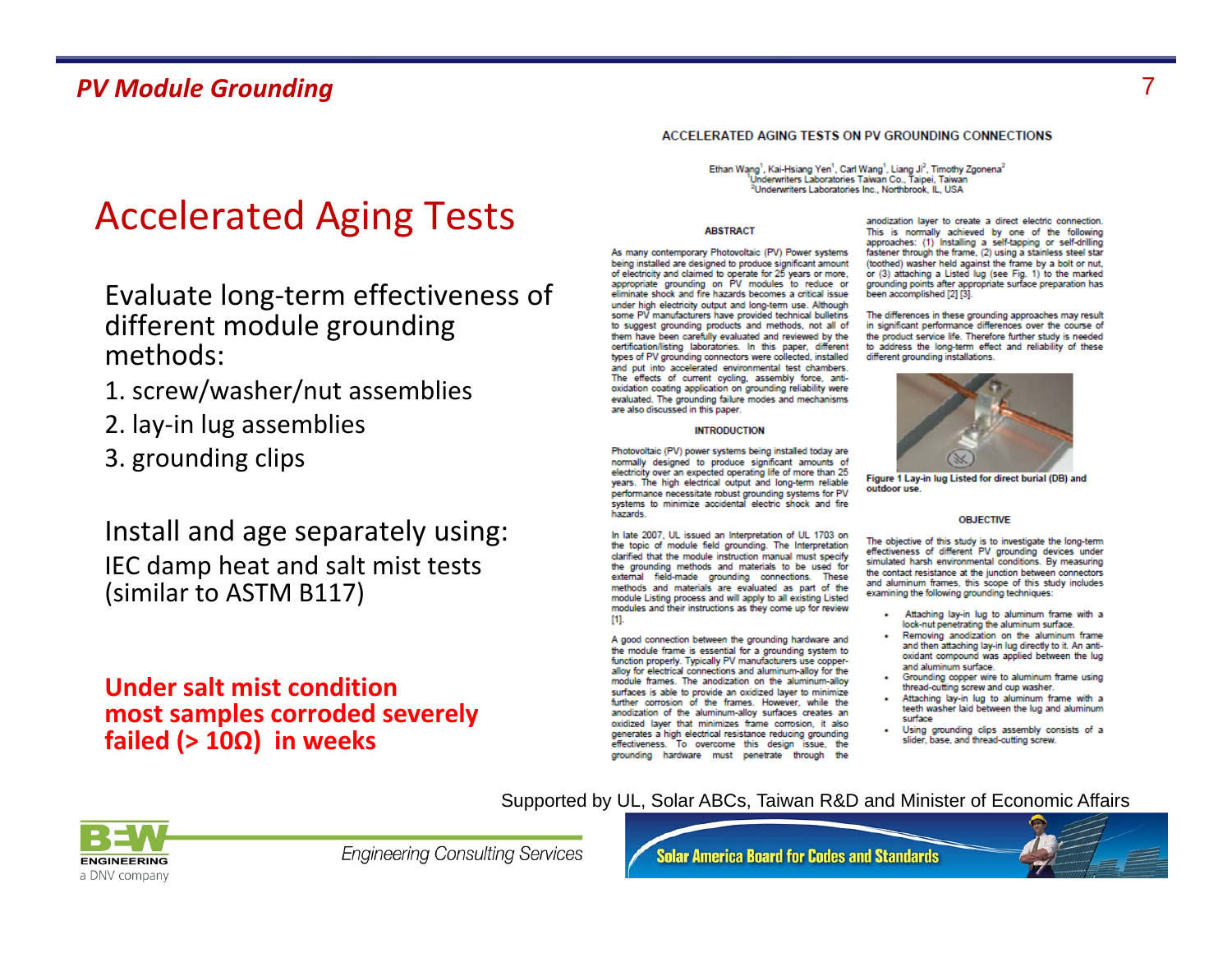### *PV Module Grounding* 8

### Accelerated Aging Concerns & Recommendations

- •IEC 60068‐2‐11 salt mist tests (similar to ASTM B117)
- • Corrosion mechanisms induced by the B117 tests known differ from those found in the field.
- •Attempting to accelerate galvanic corrosion is problematic.
- • IEC 61701 Ed.2: "Salt mist corrosion testing of photovoltaic (PV) modules"
	- –Based on IEC 60068‐2‐52, widely used in the electronic component field.
	- Test different levels of severity depending on intended environment
	- –Better reflects processes seen by PV modules
	- Sequence combines salt fog exposure followed by humidity storage
	- Applicable regardless of frame material.
	- –Sequences vary by PV module technology: crystalline silicon, thin‐film, CPV